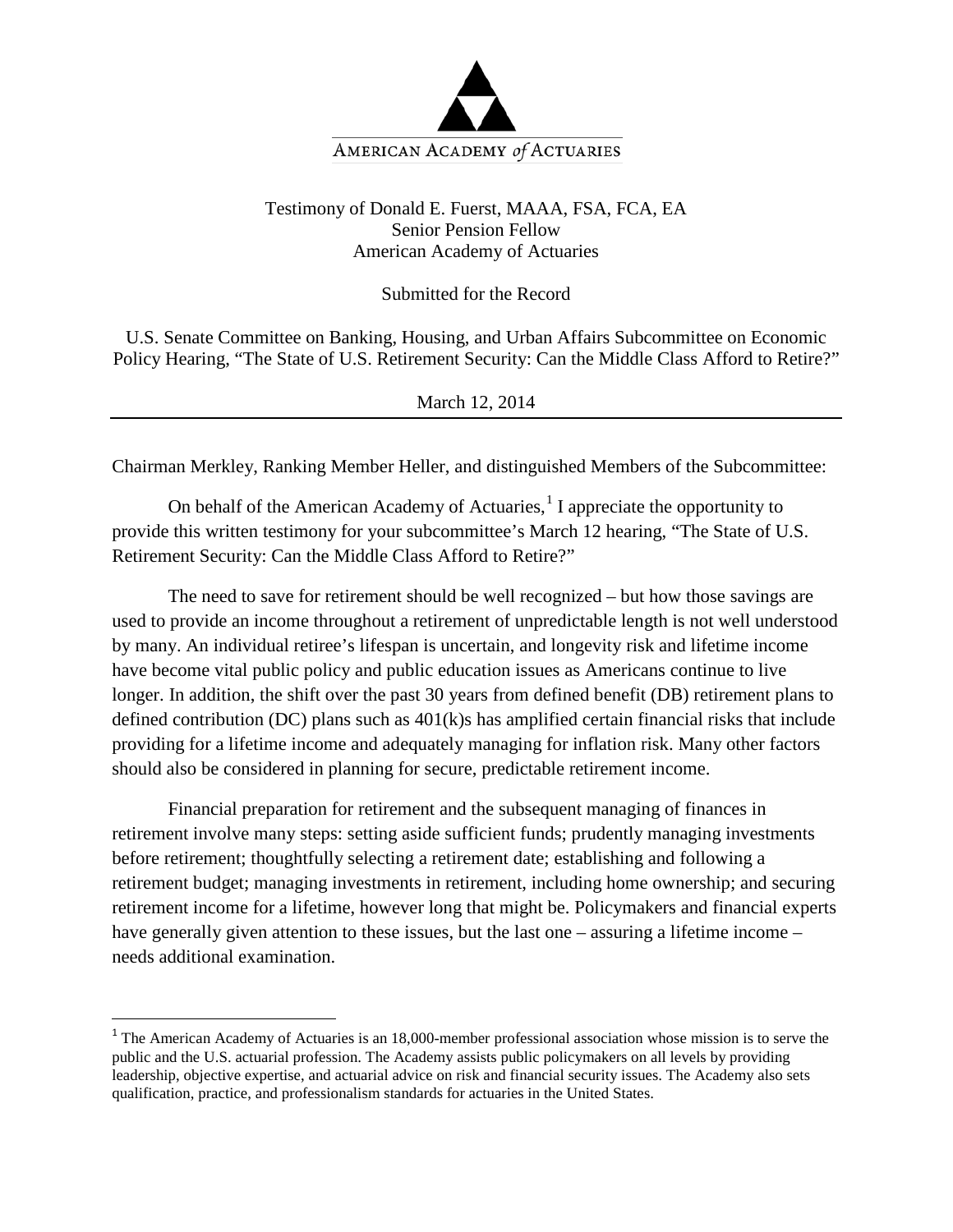Lifetime income risk, or the risk of running out of income due to living longer than a retiree initially planned, is not just a personal financial issue but a societal one as well since public safety-net programs can be strained if expected to cover large numbers of individuals who have not addressed their lifetime income risk. Absent careful planning, retirees risk running out of income to cover the basic necessities. If individuals outlive the income provided by their assets, they face becoming reliant on Social Security as their only source of retirement income, and family or social safety-net programs if needed. Public options may not be available or sustainable to support all those who find themselves coming up short. The goal of financial stability in retirement is paramount.

Social Security from its inception was intended to protect retirees against poverty in old age<sup>[2](#page-1-0)</sup> and, to that end, has been successful. It was not meant to provide full income replacement in retirement. By design, Social Security replaces a greater proportion of pre-retirement income for lower-wage earners who might have had less opportunity or ability to save on their own. This is illustrated below.

| <b>Annual Social Security Income at Age 66</b> |                                         |                                  |                                 |                                |                                      |  |  |  |  |
|------------------------------------------------|-----------------------------------------|----------------------------------|---------------------------------|--------------------------------|--------------------------------------|--|--|--|--|
| <b>Final</b><br><b>Income</b><br>(wages)       | <b>SS Average</b><br>Income*<br>(wages) | <b>Primary</b><br><b>Benefit</b> | <b>Spouse</b><br><b>Benefit</b> | <b>Total</b><br><b>Benefit</b> | Percent of<br>Final<br><b>Income</b> |  |  |  |  |
| \$25,000                                       | \$22,002                                | \$12,874                         | \$6,437                         | \$19,311                       | 77%                                  |  |  |  |  |
| 50,000                                         | 44,004                                  | 20,292                           | 10,146                          | 30,438                         | 61%                                  |  |  |  |  |
| 100,000                                        | 88,008                                  | 29,000                           | 14,500                          | 43,500                         | 44%                                  |  |  |  |  |
| 250,000                                        | 96,896                                  | 30,405                           | 15,203                          | 45,608                         | 18%                                  |  |  |  |  |
| 500,000                                        | 96,896                                  | 30,405                           | 15,203                          | 45,608                         | 9%                                   |  |  |  |  |

SSA Publication No. 05-10070-09

\* *Recognized income for Social Security. Assumes the ratio of actual income to Social Security limit in all years is the same as in the final year.*

Lifetime income risk is affected by one's personal choices and luck as well as broader considerations, such as strength of the nation's economy and the influence of financial structures

<span id="page-1-0"></span> $2$  "We can never insure 100 percent of the population against 100 percent of the hazards and vicissitudes of life, but we have tried to frame a law which will give some measure of protection to the average citizen and to his family against the loss of a job and against poverty-ridden old age."– President Franklin Roosevelt upon signing the Social Security Act in 1935.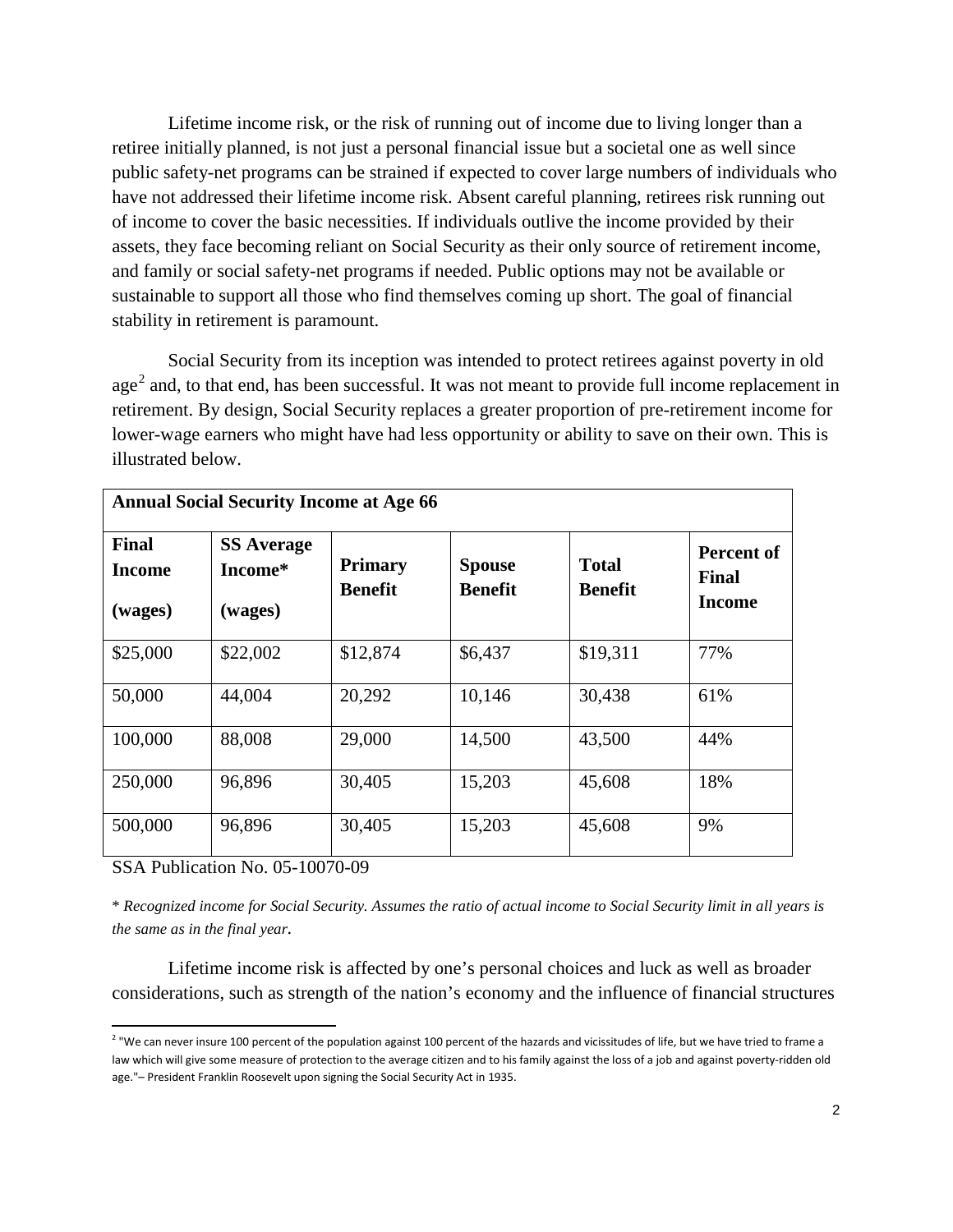(e.g., savings vehicles, market investments). Lifetime income risk therefore reflects a confluence of economic and financial events, and circumstances. Real estate values and stock market prices have gained significance as factors of lifetime income risk during the recent financial crisis due to their volatility.

Lifetime income risk can vary according to individual circumstances, and thus affects various segments of the population differently. Retirees able to accumulate sufficient assets to meet their lifetime income needs under most circumstances can still face lifetime income risk – but have mitigated it. Retirees unable to accumulate significant assets are probably not in a position to implement any lifetime income solution beyond a reliance on Social Security. The large segment of the population between these two extremes may need to take direct action to assure their lifetime income is sufficient to meet their basic financial needs in retirement.

#### **The Long and Short of Longevity Risk**

A significant concept underpinning lifetime income is "longevity risk," which has many dimensions and includes the increasing life expectancies of retirees and their spouses, and conceptions and misconceptions of life expectancy and its implications. Longevity also includes the risks of declining health, loss of ability to manage finances, and loss of independent living. A very important longevity risk is lifetime income risk. Individuals who underestimate their likelihood of living into the older ages could deplete their assets well before the end of life.

Americans are living longer, and consequentially spending more time in retirement. When the Social Security Act was enacted in 1935, the life expectancy for someone who reached age 65 was 1[3](#page-2-0) years for males and 15 years for females.<sup>3</sup> In time, people began to consider age 65, the time at which full Social Security benefits were available, to be the "normal" retirement age. Social Security's retirement age of 65 also became the typical, and sometimes mandated, retirement age in employer-sponsored pension plans.<sup>[4](#page-2-1)</sup> As of 2012, the life expectancy based on Social Security tables at age 65 is 18.9 years for males and 20.9 years for females. People are living longer due to improvements in health care, nutrition and lifestyle choices. This increase in longevity over time can add significant costs for retiree benefits.

The probability of living a long life, which might even be longer than one's life expectancy, is significant. As a result, the financial risk of not having lifetime income beyond Social Security is substantial. The following table and chart show the probability of living from

<span id="page-2-0"></span> $3$  Life expectancy is the average future remaining lifetime for a group of people at a specific given age – in this case, age 65 going forward. Approximately half of those entering retirement are expected to live longer than this, and many misunderstand this retirement planning benchmark.

<span id="page-2-1"></span><sup>4</sup> For more on normal retirement age, see the Academy issue brief, *Rethinking Normal Retirement Age for Pension Plans*: [http://www.actuary.org/files/Normal-Retirement-Age\\_Issue-Brief\\_March\\_2013.pdf.](http://www.actuary.org/files/Normal-Retirement-Age_Issue-Brief_March_2013.pdf)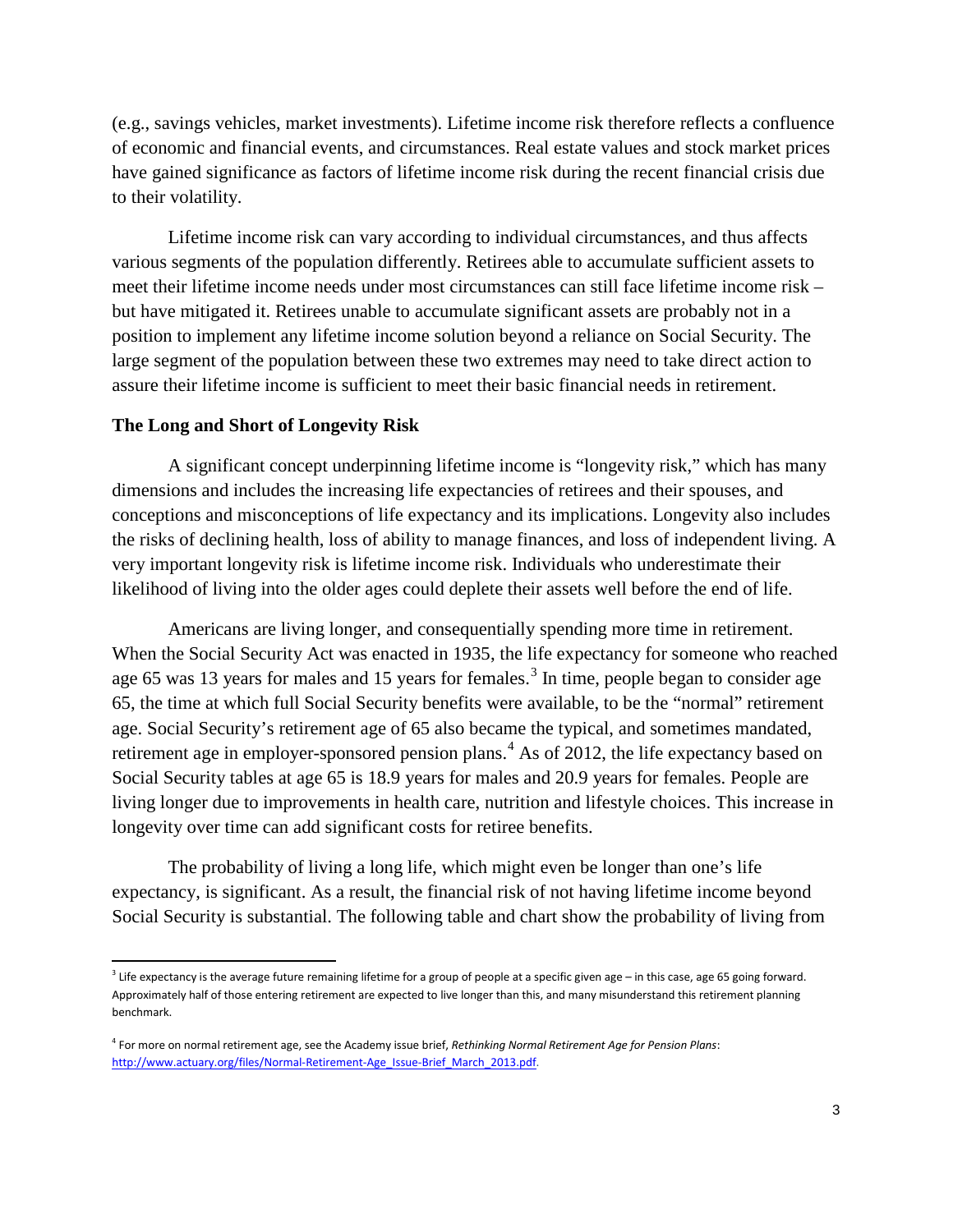age 65 to various advanced ages, both for the general population and for someone with 25 percent lower mortality. This latter group represents many retirees who have good health, have lived healthy lifestyles, and have worked in jobs that didn't take a physical toll. The survivor columns show the probability of at least one member of a couple living to the various ages.



#### Probability of Living from Age 65 to Various Ages

| Probability of Living from Age 65 to Various Ages* |             |                                  |                 |             |                                  |                 |  |  |  |
|----------------------------------------------------|-------------|----------------------------------|-----------------|-------------|----------------------------------|-----------------|--|--|--|
| Age                                                |             | <b>Social Security Mortality</b> |                 |             | 75% of Social Security Mortality |                 |  |  |  |
|                                                    | <b>Male</b> | <b>Female</b>                    | <b>Survivor</b> | <b>Male</b> | <b>Female</b>                    | <b>Survivor</b> |  |  |  |
| 80                                                 | 60%         | 71%                              | 88%             | 68%         | 77%                              | 93%             |  |  |  |
| 85                                                 | 40%         | 53%                              | 72%             | 51%         | 62%                              | 81%             |  |  |  |
| 90                                                 | 20%         | 31%                              | 45%             | 30%         | 42%                              | 60%             |  |  |  |
| 95                                                 | 6%          | 12%                              | 18%             | 13%         | 21%                              | 31%             |  |  |  |
| <b>100</b>                                         | 1%          | 3%                               | 4%              | 3%          | 7%                               | 10%             |  |  |  |

\*Analysis of the 2007 period life table for the Social Security area population, <http://www.ssa.gov/oact/STATS/table4c6.html>

An important issue underlying many causes of inadequate lifetime income is the unpredictability of an individual's lifespan and an understanding that life expectancy is not how long an individual will live. Many people who carefully plan for their income needs in retirement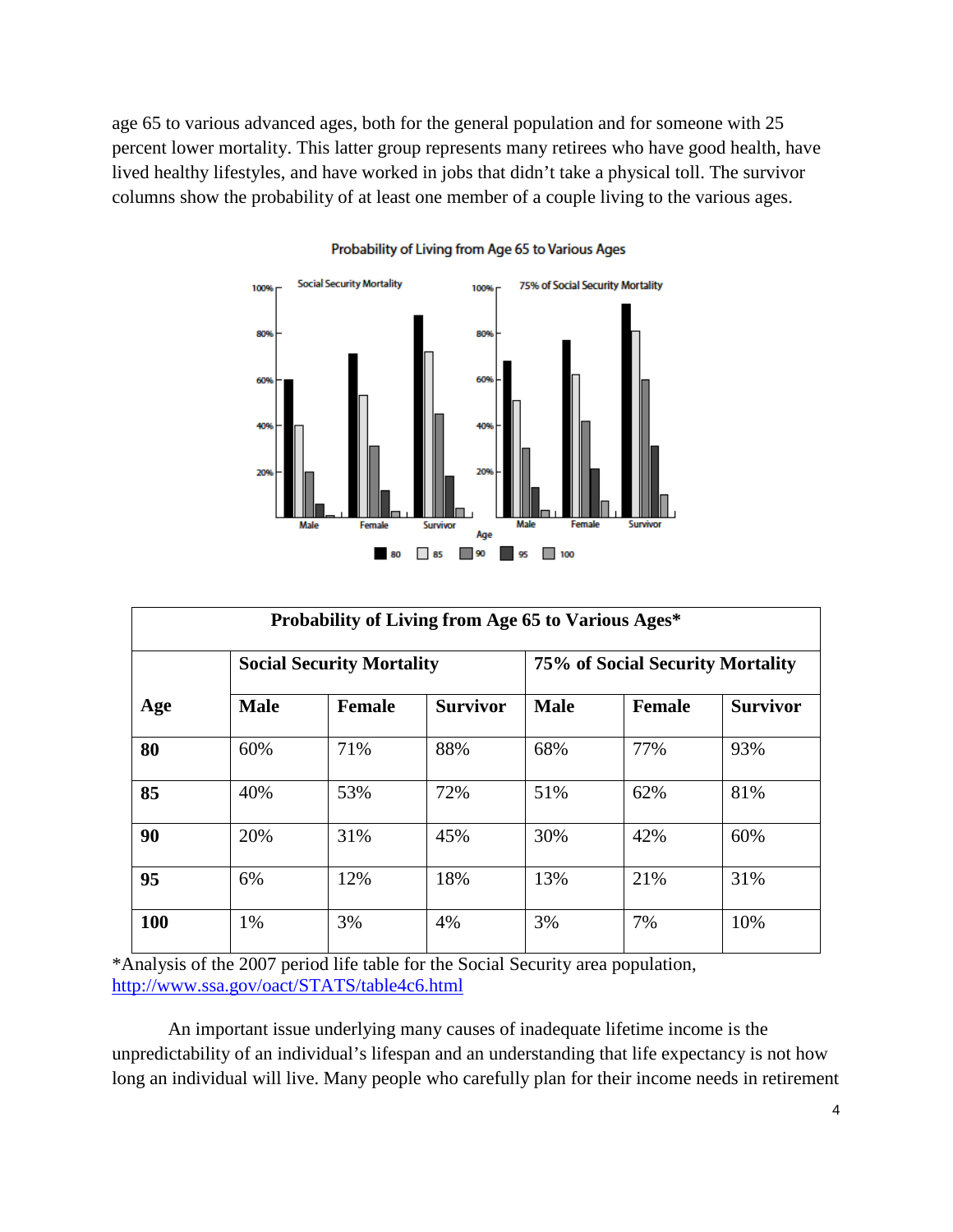do so based upon a fixed retirement horizon of average life expectancy and thus might give short shrift to the significant probability of living longer. Most people simply do not have the tools readily available to determine how much money they need to accumulate to finance a retirement that could last 30 years or more.

Even those who plan well financially in advance for their retirement misestimate income needed from retirement savings because of:

- Uncertainties of estimating how long they or their spouse could live.
- Difficulties of earning a long-term secondary income after retirement.
- Poor understanding of how inflation, especially in medical costs, can cause income needs to grow.
- Risks of poor asset performance.
- Loss of their ability to manage finances and their investments as cognitive capabilities diminish.
- Difficulty in living realistically within their retirement budget.

Finally, while the concept of longevity risk is something that actuaries are very familiar with in their work with pension plans and annuities, it is not well understood by the general public. About 46 percent of pre-retirees (51 percent for males and 42 percent for females) think they will not live as long as the average person their age and gender, according to the Society of Actuaries' Retirement Risk Survey that compared respondents' estimates of personal life expectancy to those of the population as a whole.<sup>[5](#page-4-0)</sup> Life expectancy is calculated as a measure of broad population averages, not a predictor of a specific individual's lifespan. Approximately half the population will live longer than their average life expectancy. If all retirees are successful in planning perfectly to have their money last to exactly their life expectancies, about half of them will run out of money.

Therefore, life expectancy is only a starting point for discussion. Individuals need to think about a much longer financial planning horizon. Understanding life expectancy involves analyzing several issues: how long people may live, the considerable variability around the average value, and the financial consequences for individuals who live a shorter or especially a longer time. In addition, retirees and pre-retirees generally have financial planning horizons that are shorter than their life expectancies. Retirees say they typically look five years (median) into

<span id="page-4-0"></span> <sup>5</sup> [http://www.soa.org/files/research/projects/research-2011-risks-process-report.pdf.](http://www.soa.org/files/research/projects/research-2011-risks-process-report.pdf)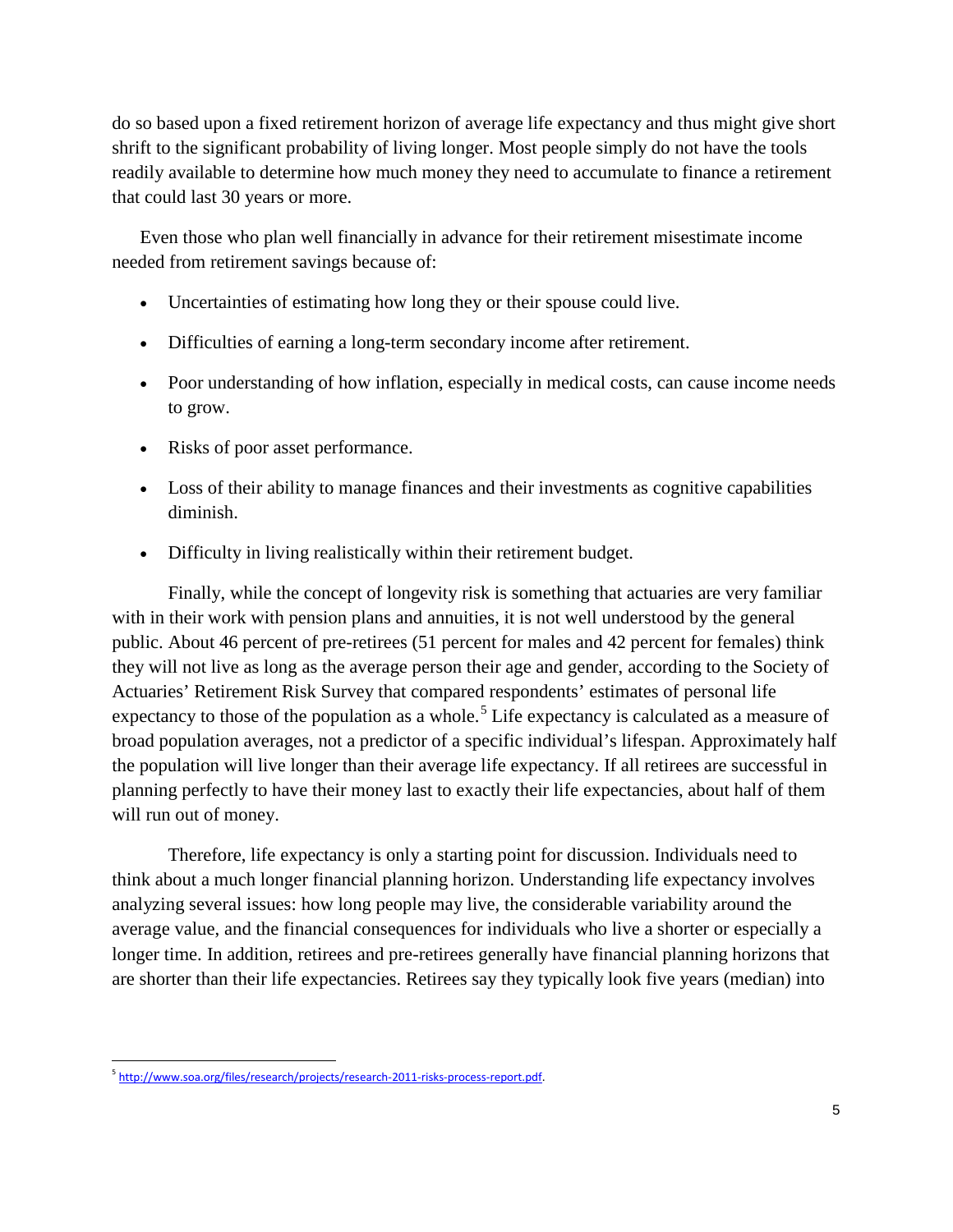the future, while pre-retirees typically look 10 years ahead when making important financial decisions.<sup>[6](#page-5-0)</sup>



Difference between respondent estimate of personal life expectancy and actual population life expectency between retirees and pre-retirees providing an estimate.

# **Longevity Uncertainty + Compounding Economic & Behavioral Factors = Lifetime Income Risk**

With longevity uncertainty amplifying their effects, other factors increase an individual's risk of not having adequate lifetime income, including:

- The trend away from traditional DB employer pension plans, designed to provide lifetime income, toward DC plans, which generally are based on optional contribution levels. In 1980, 84 percent of workers in medium and large organizations were covered by DB plans. In 2010, only 30 percent were.[7](#page-5-1) Comparable figures including small employers were 35.0 percent in 19[8](#page-5-2)0 and 14.2 percent in  $2010$ .<sup>8</sup> The reasons cited by some plan sponsors as the leading cause of this trend were the introduction of stricter accounting rules, and other regulatory actions since the passage of Employee Retirement Income Security Act  $(ERISA)^9$  $(ERISA)^9$  in 1974.
- The trend toward opting more often to take lump-sum distributions from DB plans, which potentially makes managing one's assets and budgeting expenses challenging in light of financial risks. Distributions from DC plans generally have been taken as lump-sum

<span id="page-5-3"></span><span id="page-5-2"></span><sup>9</sup> ERISA is a federal law that sets minimum standards for most voluntarily established pension and health plans in private industry to provide protection for individuals in these plans.

Source: Society of Actuaries, 2011 Risks and Process of Retirement Survey: SOA UP94 Values Projected to 2011.

 $\overline{\phantom{a}}$ [http://www.soa.org/files/research/projects/research-key-finding-under-managing.pdf.](http://www.soa.org/files/research/projects/research-key-finding-under-managing.pdf)<br>http://www.ebri.org/pdf/publications/books/databook/DB.Chapter%2004.pdf.

<span id="page-5-1"></span><span id="page-5-0"></span>

<sup>&</sup>lt;sup>8</sup> 2011 PBGC Data Book Table S-33[: http://www.pbgc.gov/documents/pension-insurance-data-tables-2011.pdf.](http://www.pbgc.gov/documents/pension-insurance-data-tables-2011.pdf)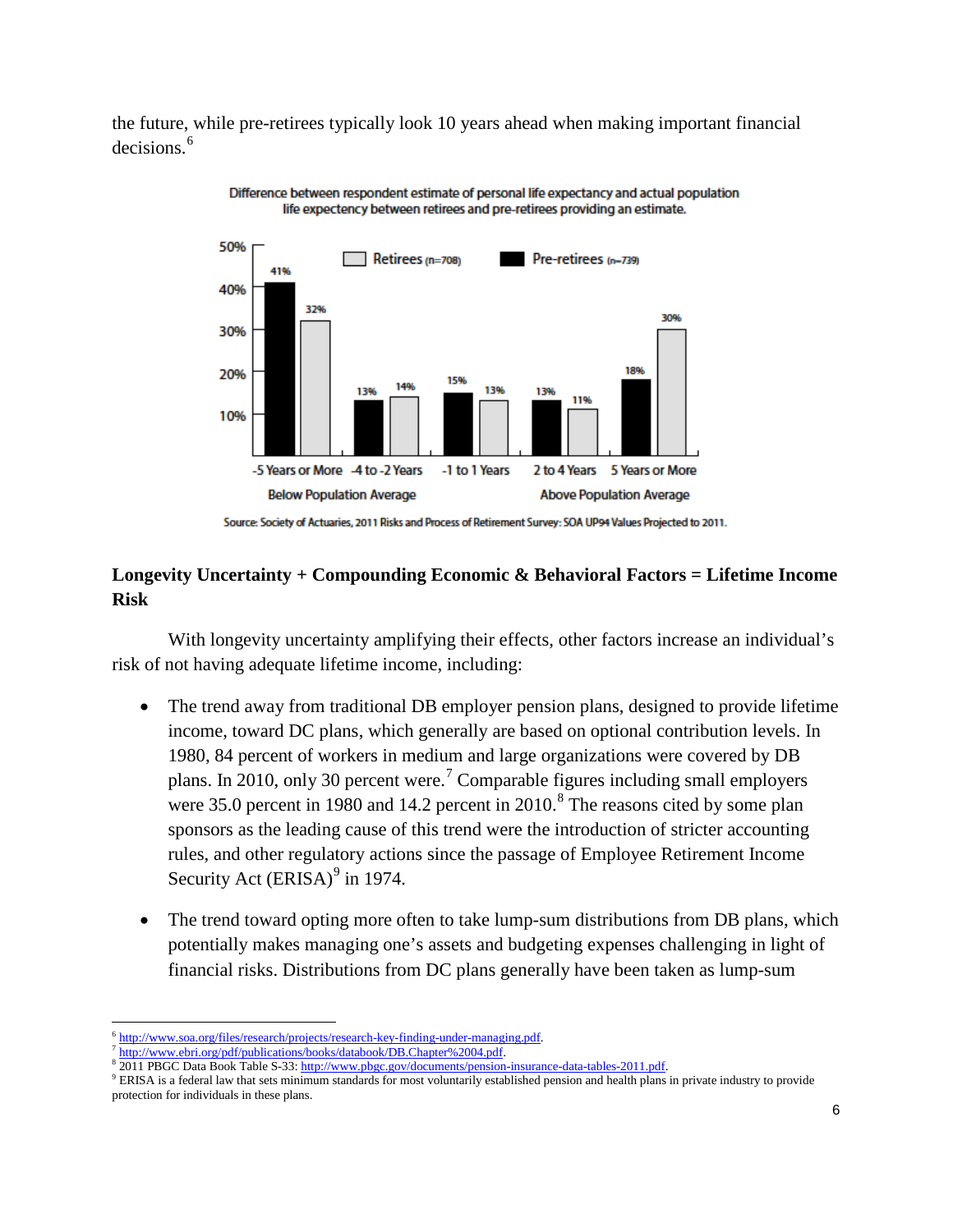payments,[10](#page-6-0) although it is difficult to determine the incidence of participants taking their lump sums and investing in particular types of savings or structured distribution plans in retirement. Full lump-sum distribution options also have been added to DB plans in recent years, with fully half of DB plans now offering such distributions.<sup>[11](#page-6-1)</sup> Participation in DC plans and IRA rollovers places the onus of asset management on the retirees for lifetime income needs above what is received from their Social Security benefits.<sup>[12](#page-6-2)</sup> This also affects retirees' spouses, who face lifetime income risk if the retirees either took lump-sum distributions or chose lifetime incomes without spousal continuation benefits.

Lump-sum distributions can appear to workers nearing retirement as not only adequate but generous for their retirement needs. Decisions to take a lump-sum distribution or to annuitize can be affected by many variables, including one's tenure in the plan or size of the available lump sum.<sup>[13](#page-6-3)</sup> However, it is important for new retirees to examine their retirement-plan accumulations in terms of generating sufficient enough retirement income to sustain nearly their pre-retirement standard of living.

- Additional factors that influence financial literacy (and are addressed in Section IV) include:
	- o Incomplete understanding of lifetime income risks by pre-retirees and retirees, coupled with difficulties obtaining sufficient retirement planning advice.
	- o Failure to fully plan for the effects of inflation over a long period, especially as health care costs have trended above general inflation levels.
	- o Inadequate appreciation of the value of delayed retirement.

### **Construction Zone: Building a Retirement Portfolio to Last a Lifetime**

Many different strategic approaches exist to securing a lifetime income, starting with Social Security as a foundation and then factoring in employer-sponsored retirement or other benefit plans, annuities, and various avenues for freeing up income from held assets. Medicare coverage and long-term care insurance policies can mitigate the need for an emergency fund to pay for medical and extended care costs, and can be factored into income planning. Managed portfolios and even reverse mortgages are used by some to provide partial solutions to their

<span id="page-6-0"></span> $\overline{\phantom{a}}$ <sup>10</sup> Among DC plans, 97 percent offer a lump sum payout and 81 percent of participants utilize it[. Retirement Income Practices Study,](https://www.metlife.com/business/retirement-and-benefits/income-practices.html?WT.mc_id=vu1560) MetLife, Inc., June 2012.<br> $\frac{11 \text{ http://www.bls.gov/opub/cwc/cm20110927ar01p1.htm}}{11 \text{ http://www.bls.gov/opub/cwc/cm20110927ar01p1.htm}}$ 

<span id="page-6-2"></span><span id="page-6-1"></span><sup>&</sup>lt;sup>12</sup> Social Security benefits are the foundation on which to build a secure retirement. Savings and pensions also are key components of retirement plans. Most financial advisors say about 70 percent of pre-retirement earnings is needed to comfortably maintain a pre-retirement standard of living. They recommend that retirement preparation utilize a combination of Social Security, private pensions and personal savings. [http://ssa.gov/planners/benefitcalculators.htm.](http://ssa.gov/planners/benefitcalculators.htm)<br><sup>13</sup> See Employee Benefit Research Institute Issue Brief: *Annuity and Lump-Sum Decisions in Defined Benefit Plans*:

<span id="page-6-3"></span>

*The Role of Plan Rules*, [http://www.ebri.org/pdf/briefspdf/EBRI\\_IB\\_01-13.No381.LSDs2.pdf.](http://www.ebri.org/pdf/briefspdf/EBRI_IB_01-13.No381.LSDs2.pdf)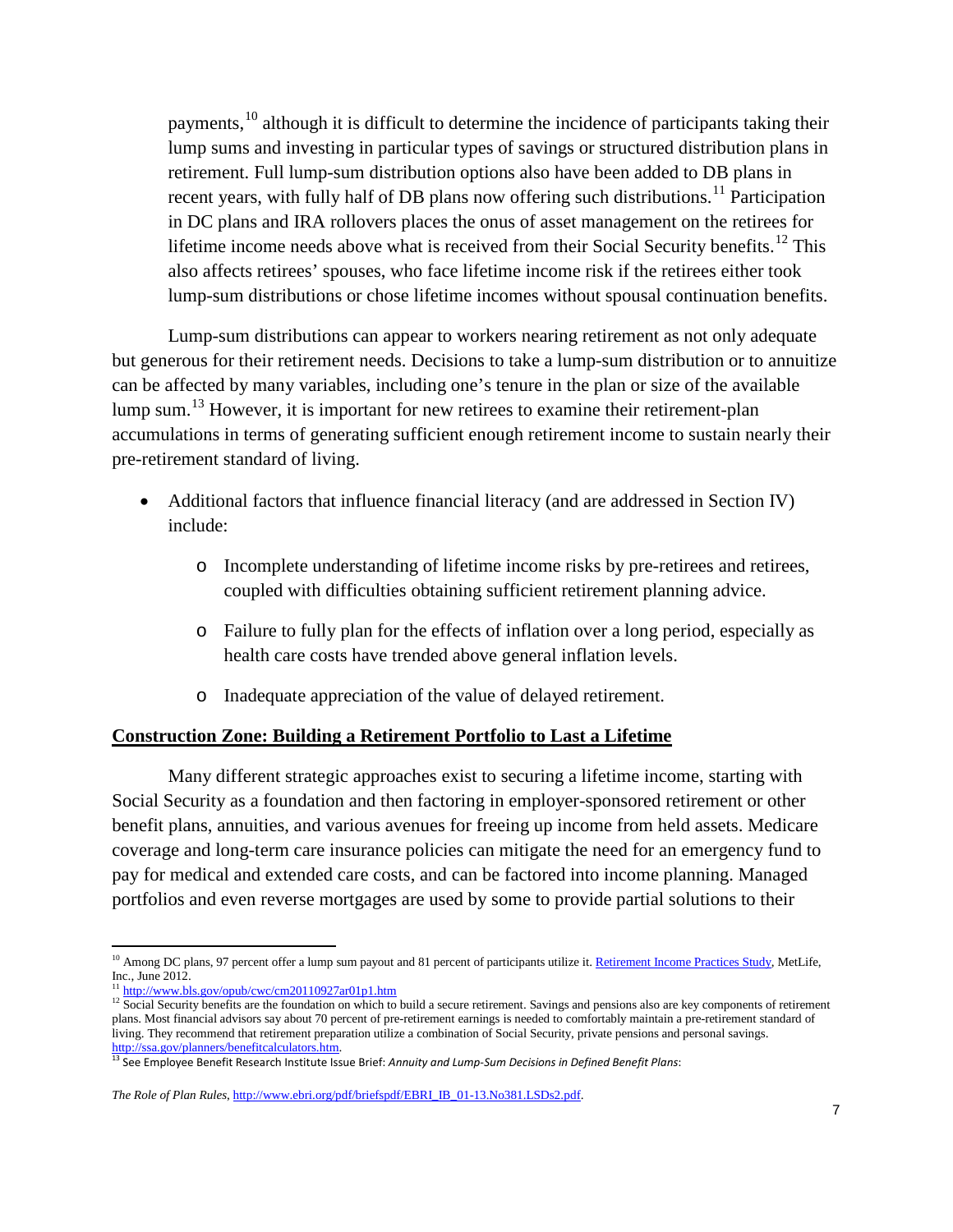retirement income needs. In addition, either because of need or the ability and desire to stay active, some opt to extend their active employment beyond normal retirement age, an option that is available only as long as their health remains good and jobs are available. The challenge in any of these strategies, either in isolation or combination, is getting workers and retirees to take optimal advantage of the resources available that best suit their circumstances.

The income provided by various approaches can differ greatly. For instance, some approaches, such as annuitization, rely on sharing risk with others (through an insurance company or a pension plan) and guarantee an income for life, however long that might be. Others involve prudence in drawing down individual savings. If risk sharing is used, the amount of assets needed to maintain a given retirement income is lower than for a self-managed drawdown. Stated differently, a given amount of assets will provide a greater stream of annuity income than the amount that can be safely withdrawn in a self-managed drawdown, with the annuity providing assured lifetime payments that cannot be guaranteed with the drawdown option. This is due to the pooled assets in an annuity that utilizes the remaining funds from those who die early to provide income to those who live longer – whereas in a self-managed program these funds remain solely with the retiree. It should be noted that even though the use of risk-pooling approaches effectively eliminates the possibility of running out of funds, there are tradeoffs associated with longevity-pooling approaches. This includes the loss of use of those funds for other purposes such as unexpected large expenses and legacy goals. Thus, the decision as to the appropriate approach to use should be based on the individual situation.

Many of today's approaches have varying degrees of merit that make them generally appropriate for retirees or specifically to the circumstances of a particular retiree. For most individuals, no single option provides a complete solution. A personal retirement plan could include several approaches discussed here in addition to other options, and could be customized to meet the individual needs of each retiree.

*Social Security.* Social Security provides an inflation-adjusted income that supplies a higher percentage wage replacement for low-wage earners than for high-wage earners. Generally, except for low-wage earners, Social Security is only the starting point to addressing lifetime income needs. The effectiveness of addressing lifetime income needs is influenced by the choice of a date to commence taking benefits. Postponing commencement can significantly increase future benefits.

*Employer-Provided Retirement Plans.* Generally, there are two types of U.S. employer-based retirement plans: DB and DC plans. These also may be complemented by post-retirement medical plans.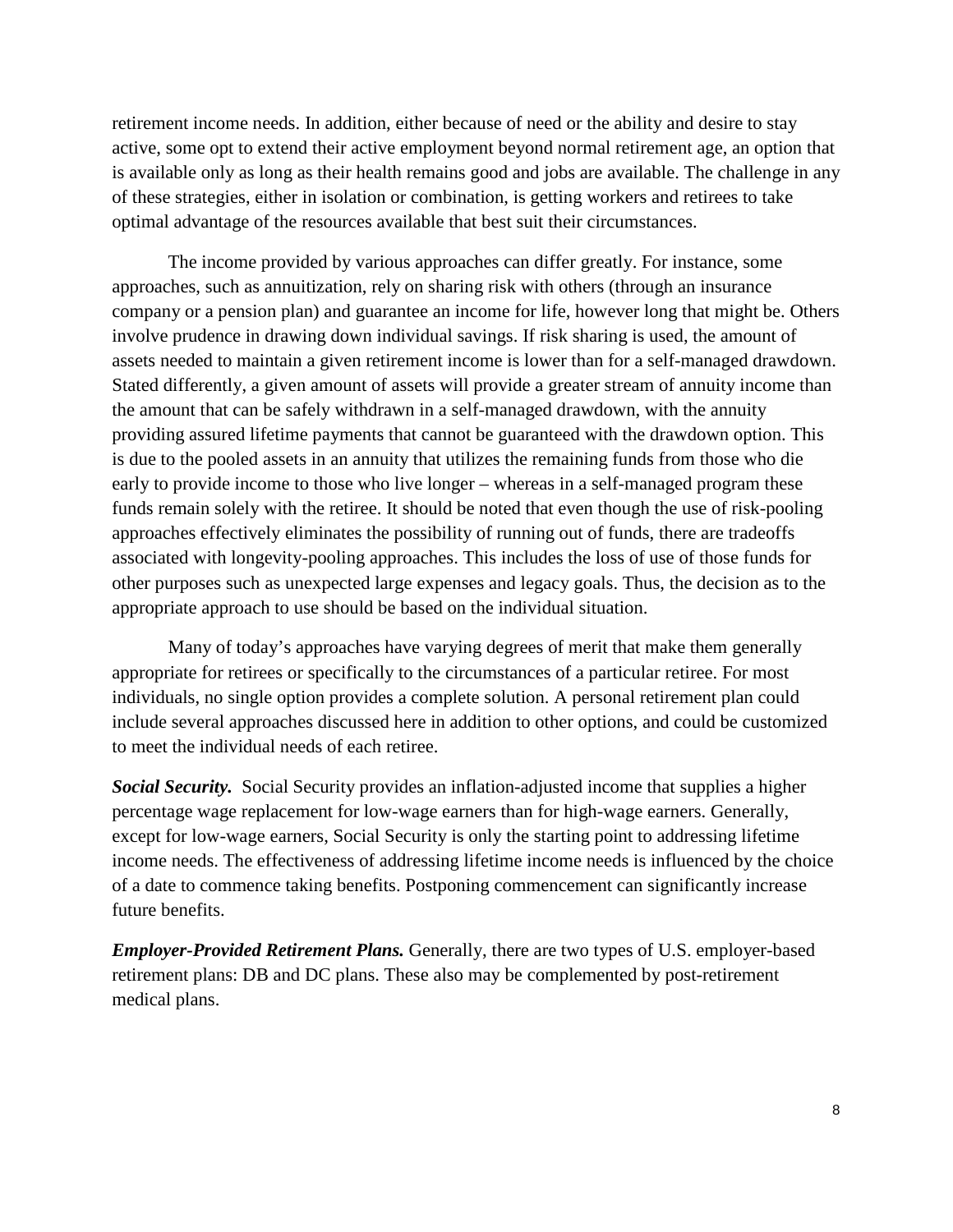DB plans provide a lifetime income, generally without inflation protection. However, a majority of retirees who have the option forego the income for a lump sum,  $^{14}$  $^{14}$  $^{14}$  usually a rollover to an IRA. Mandated unisex conversion rates make lump sums disproportionately attractive for males and unattractive for females. DB plans are continuing to become less common, thus leaving the responsibility for lifetime income to the retiree.

DC plans provide an accumulation and leave it to the retiree to convert to lifetime income, if desired. The most common type of DC plans, 401(k)s, primarily depend upon voluntary contributions, but these are often insufficient to fund an adequate lifetime income. A few plans provide access to annuity purchases while funds are accumulating or at the time of a distribution.

*Insured Annuities.* Annuities are the basic method of converting an accumulation to lifetime income. Lifetime income annuities vary by the time of purchase, timing of income commencement, method and flexibility in providing a lifetime income, and amount of income depending on health. Attractiveness of annuities also will vary with the investment yield that can be earned on the investments that support the annuity. Various types of annuities are available to individuals in different financial situations, including:

- Single Premium Immediate Annuities (SPIA), which provide a lifetime income but commonly offer a guarantee when the annuitant dies. Guarantees could be payments during the lifetime of a surviving spouse; for a period certain such as 10, 15, or 20 years; continuation until the sum of all payments equals the premiums; or a lump sum equal to premiums less all prior income payments.
- Deferred Income Annuities (DIA), also known as longevity insurance. DIAs provide an income that begins at a specified date, such as age 70 or 85, and are purchased either with a single payment or multiple payments, usually at or before retirement.
- Guaranteed Lifetime Benefit Riders on Deferred Annuities, which combine two financial products: an annuity that accumulates contributions and earnings, and a rider that converts the accumulation into a lifetime income of a specified amount. The income begins with level withdrawals of a specified amount from the annuity and continues with lifetime income payments from the rider after the annuity value has been exhausted. This annuity is structured to guarantee the income even in the event that the underlying investments have poor investment results or the individual lives longer than expected.
- Stand-Alone Living Benefits (SALB), also known as contingent deferred annuities (CDA). These guarantee a lifetime income in conjunction with investments managed outside of the insurance company, such as mutual funds. The income begins with level withdrawals of a specified amount from the investments and continues with lifetime

l

<span id="page-8-0"></span><sup>&</sup>lt;sup>14</sup> Full lump sum distributions are allowed in 54% of DB plans and 65% of participants in those plans take the lump sum. Partial lump sum distributions are allowed in 25% of DB plans and 13% take a partial lump sum[. Retirement Income Practices Study,](https://www.metlife.com/business/retirement-and-benefits/income-practices.html?WT.mc_id=vu1560) MetLife, June 2012.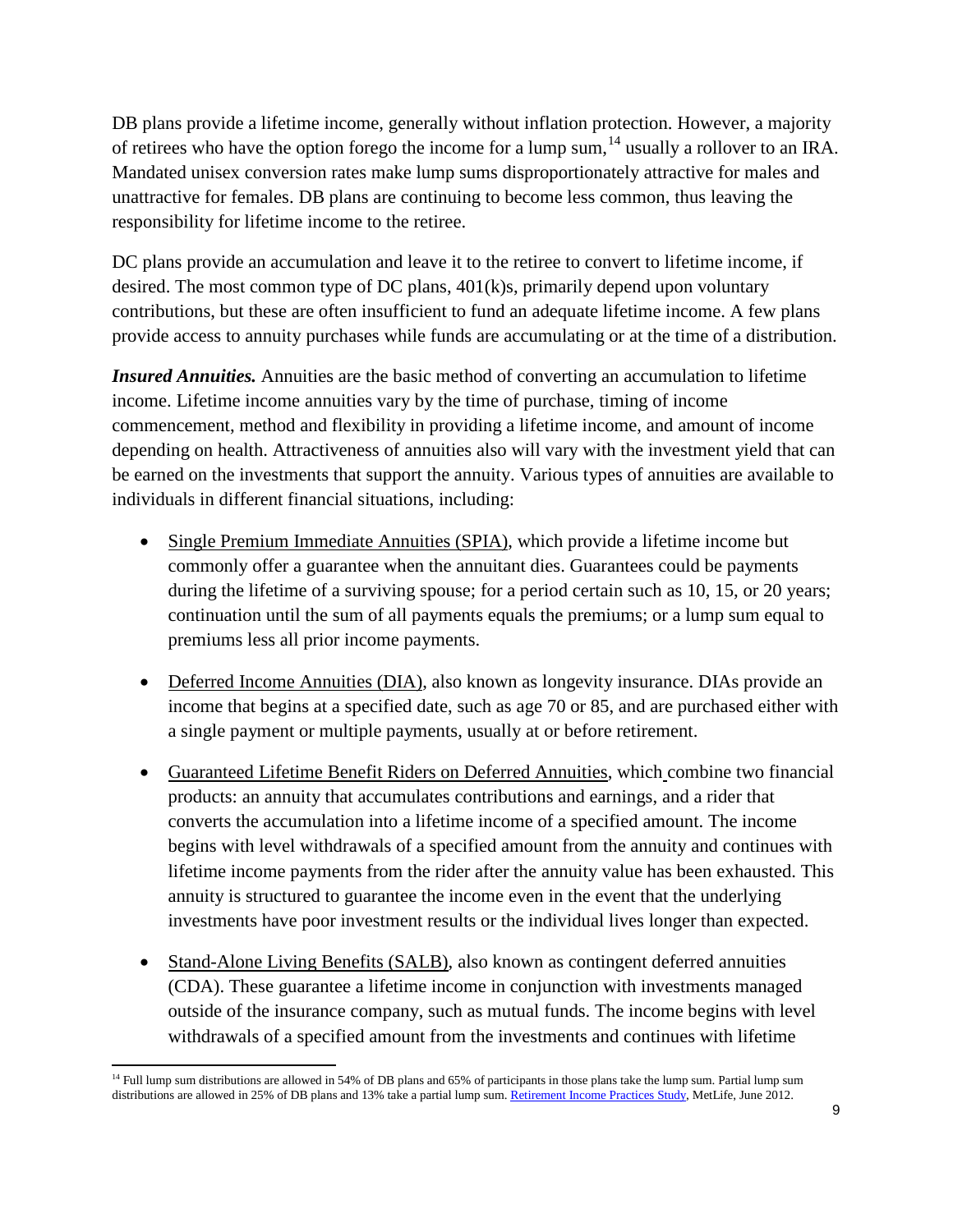income payments from the SALB/CDA after the accumulated funds have been exhausted. The income guarantee is structured to guarantee the income even in the event that the underlying investments have poor investment results or the individual lives longer than expected.

*Reverse Mortgages.* Some designs can provide an income for many years or a lump sum that can be used to purchase a lifetime income annuity. The principal value is in freeing up equity in a home. The percentage of home value available varies by age and becomes higher with advancing age.

*Non-guaranteed Approaches.* Various approaches can provide an income that lasts for many years. However, they lack the assurance that the income will last for a lifetime. In the event of low investment returns or a very lengthy life, the income either could fail to last a lifetime or could need to be reduced to continue it for a lifetime.

- Supplemental Earned Income in Retirement not only reduces the need for an income guarantee but also extends the value of accumulated retirement assets. The ability to work during retirement of course depends on the overall health of individual retirees, the opportunity to continue to apply job skills as they get older, and the job market's demand for their skills. In some cases, health insurance may be provided, which can reduce some retirement expenses.
- Managed Portfolios generate income through the structured draw down of accumulated assets as needed to supplement other sources of income. There are various investment approaches, strategies, and methodologies employed, as noted below. While these strategies provide income at specified times, they might fail to provide the desired level of income or fail to provide it over an unpredictably long lifetime due to poor investment results or reinvestment requirements.
	- o *Structured Withdrawal Program* involves an "x percent withdrawal program" in which a retiree initially withdraws x percent of savings per year and then increases the dollar amount annually at the rate of inflation. These programs are often referred to as 4 percent withdrawal programs, but the x percent rate differs by situation, such as age, anticipated market returns, and investment volatility. Poor investment returns or high longevity can cause the invested assets to be depleted during the retiree's lifetime.
	- o *Time-Segmented Distribution Strategies* divide retirement assets into segments that are "tagged" to provide income over a specific period of time in retirement. The investments will range from lower-risk assets for short-term needs and higher-risk assets for long-term needs. The adequacy of income can depend upon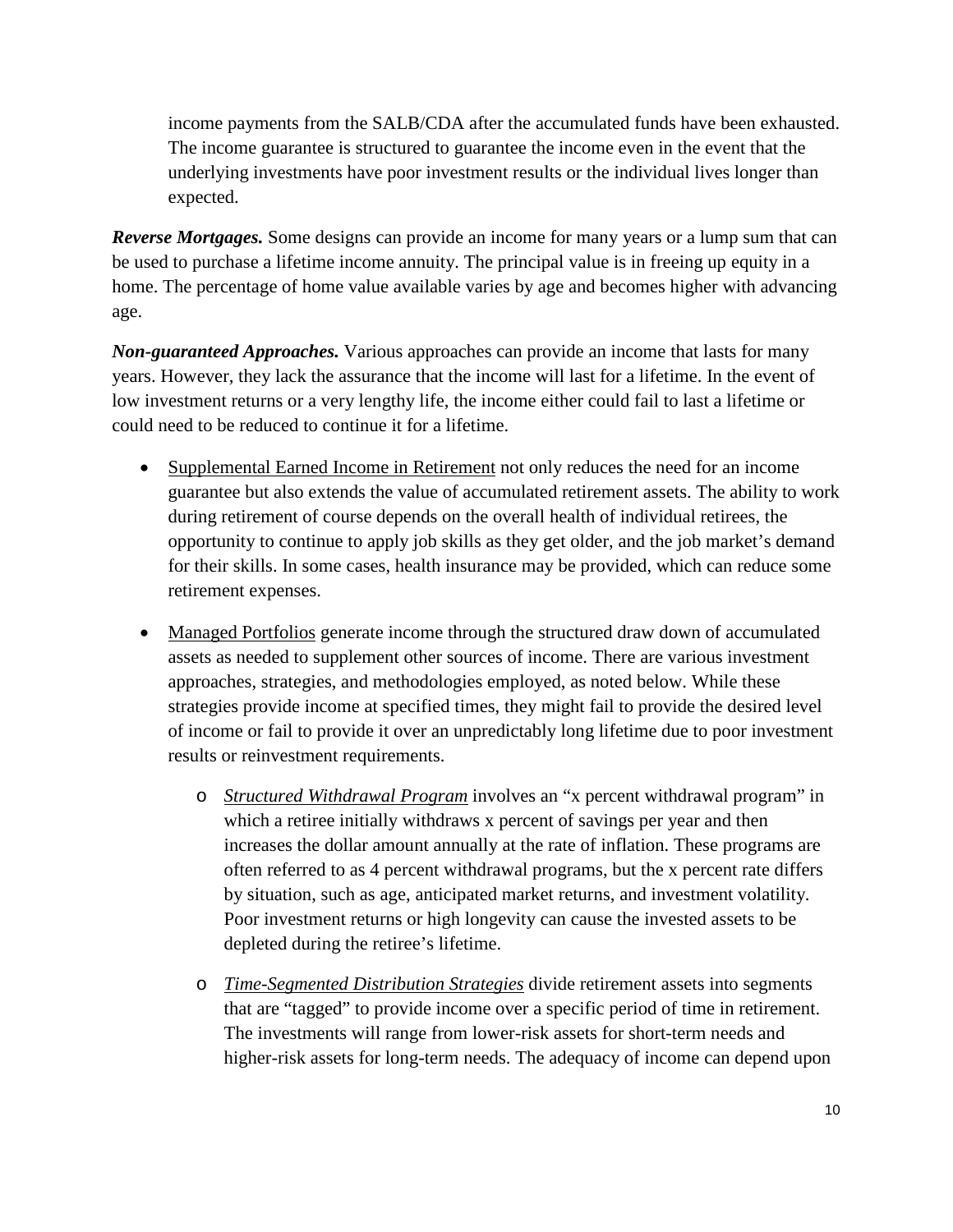the level of investment yield. Although a program can be designed to cover a long period, it cannot be guaranteed to last a lifetime.

- o *Laddering of Bonds* involves building a portfolio of bonds that mature on different dates, providing income through interest payments and the return of principal upon maturity. This helps the retiree manage both cash flow and interest-rate risk, although it cannot be guaranteed to last a lifetime.
- o *Structured Distribution Target Date Funds* provide an investment glide path for retirees through a mix of investments adjusted according to the fund's investment policy in an attempt to reduce investment risk as an individual ages. An additional dimension in some funds is to plan annual distributions that meet the income needs of retirees. The goal of the funds is to provide income during retirement while automatically adjusting investment allocations to reflect the retiree's shorter duration for investments and declining tolerance for risk.
- Period Certain Annuities provide income for a specified period of time and thus do not protect against lifetime income risk.

### **New Approaches to Planning for Lifetime Income**

### **The 4 "R"s — Retirement Reading, (w)Riting, (a)Rithmetic: Financial Education**

Many aspects of planning for a secure lifetime income, such as longevity risk, are not fully understood by many people. Pre-retirees should consider a full, objective assessment of retirement plan distribution options that address longevity risk and the impact of inflation on retirement income. A significant focus on the importance of consistent and lasting income in retirement is also needed, especially in situations where an individual is making decisions outside of a sponsored plan, such as with a 401(k) rollover. Individuals also could benefit from some understanding of a fair price for an annuity, how to shop for one, and the degree of state or other government guarantee.

### **Prospects for Employer-Based Retirement Plan Education**

Because of the concentration of retirement savings, exclusive of Social Security benefits, in employer-sponsored retirement plans, the workplace can offer a significant forum to make retirement-planning education available to employees, not just at retirement but throughout their careers. This is particularly useful for those employees who cannot afford or might not independently seek out a financial advisor. Employers have the opportunity to communicate on a regular basis with participants when fund statements and other required notices are distributed. Where no retirement plan exists, perhaps an employer could provide additional information through Department of Labor (DOL) pre-approved materials. Many employers that currently sponsor retirement plans already provide some guidance to employees through third-party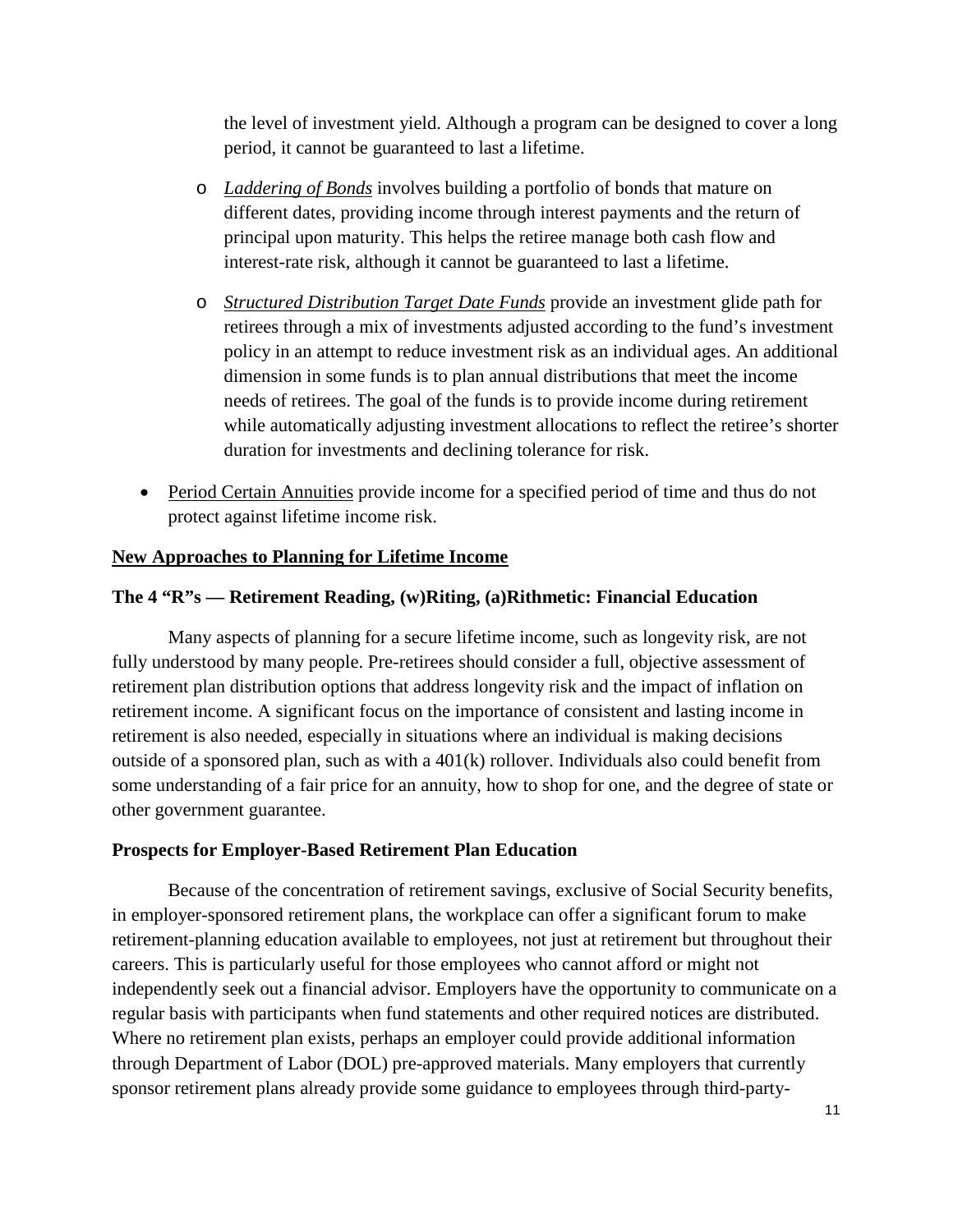sponsored seminars on the topic of investment decisions, but typically do not provide a full range of choices with respect to achieving lifetime income.

Although employers are often optimally situated to make retirement planning information and advice available to their employees, not all are willing or able to do so. One possible reason for this is a concern that it could lead to the employer's liability should advice received by an employee through such an effort later be claimed to have harmed an individual's financial position. Thus, employer-based education will require some action to appropriately protect employers from liability under ERISA fiduciary requirements.<sup>[15](#page-11-0)</sup> Small employers in particular would probably benefit from cost-saving, standardized approaches, perhaps supported and coordinated by the DOL.

Employers could be encouraged to offer this information through the availability of easy, safe, and low-cost approaches to provide education about lifetime income products (how they work, key features, pros and cons) and the options available to employees. Employers should recognize that helping workers plan for retirement can also be in their own interest, as this can facilitate an orderly exit of their workforce rather than having employees "retire in place."

The form and timing of such educational processes are critical issues that should be addressed. Workers clearly need to receive information years before actual retirement and advance understanding of the importance of lifetime income and corresponding early action can be beneficial to them. Establishing a comprehensive understanding of the relationship among accumulated retirement funds, the retirement-age goal, and the ability to provide a lifetime income following retirement should form the foundation of the education and should guide an employee's actions well in advance of retirement – preferably over the course of an entire career. Information can be provided on an annual basis at minimum throughout employment, perhaps with greater depth and intensity during the ten-year period prior to the normal retirement date. A combination of educational booklets, videos, and annual benefit statement communications should be the medium for educating all employees. Additionally, pre-retirement seminars could be offered for employees approaching retirement within 10 years.

Currently, plan sponsors commonly provide generic articles on retirement preparedness issues, but offer little individualized information beyond a statement of current benefits provided by the retirement plan. Some employers provide pre-retirement seminars 10 years before retirement age. However, these may focus more on important broad retirement issues rather than an individualized discussion of financial issues and options.

l

<span id="page-11-0"></span><sup>&</sup>lt;sup>15</sup> See Academy Comments to DOL for more background:<http://www.dol.gov/ebsa/pdf/1210-AB33-RTT042.pdf> an[d http://bit.ly/ZOC5lo.](http://bit.ly/ZOC5lo)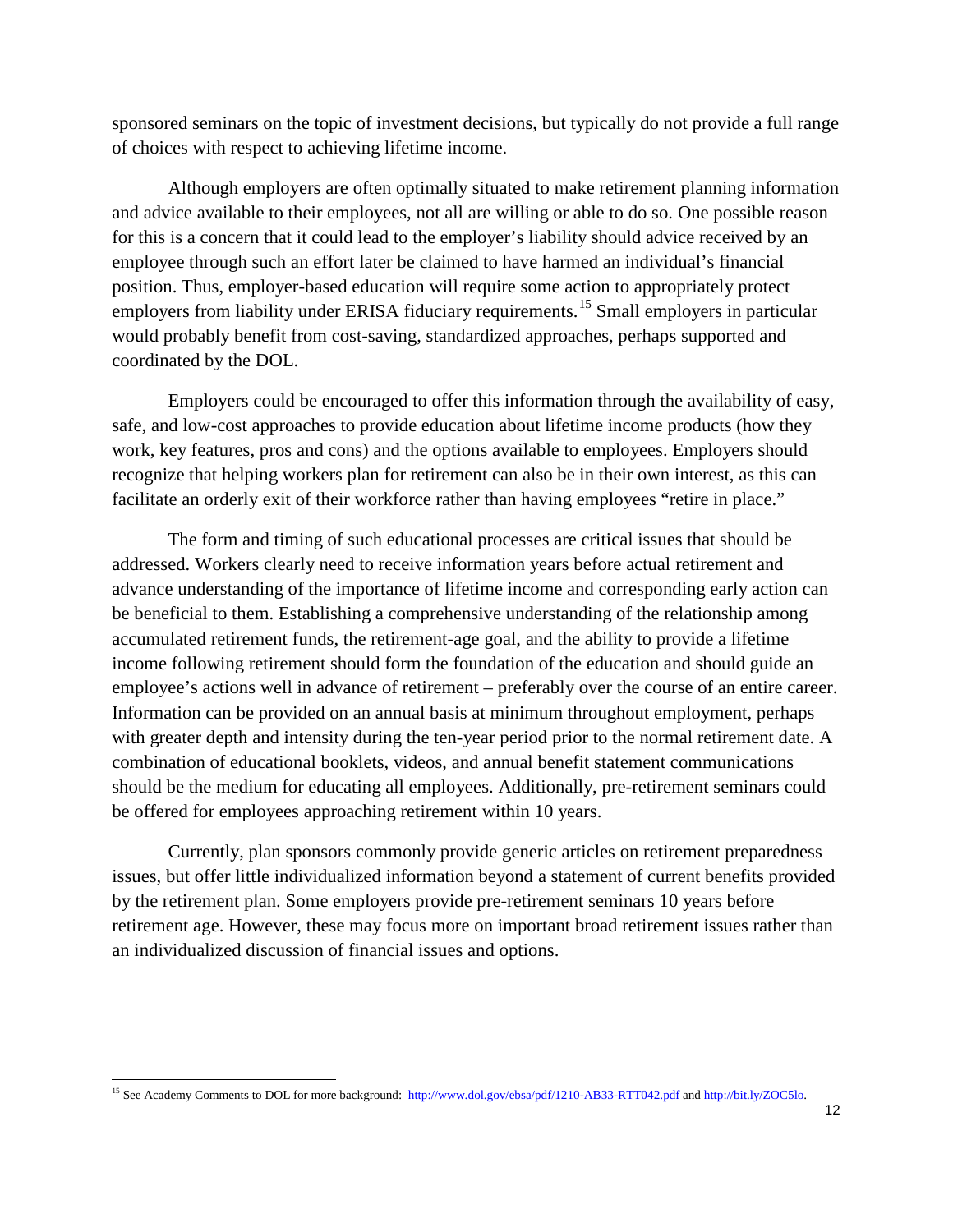It is common for participants in a DB plan to opt to take their benefits in a lump sum at retirement in lieu of the guaranteed income.<sup>[16](#page-12-0)</sup> Increased education at the time of distribution about the value of lifetime income could lead to a better-informed decision and a general change in behavior by employees at the time of retirement in favor of securing lifetime income. Creation of safe harbors for ERISA fiduciaries could facilitate actions that are advantageous to plan participants.

#### **Setting a New Standard for Financial Literacy**

Standardized communication requirements, model disclosures and educational materials would provide uniform information, simplify administration, reduce fiduciary risk for plan sponsors, and enhance participant understanding. Education should include general information upon enrollment in a plan plus reinforcement on a yearly basis.

While customized material often provided by the vendor about specific options within the plan should be encouraged, the DOL could provide a notice that would provide generic information on the importance of income guarantees extending for life – similar to the tax notice currently provided by the IRS on distributions. This should include illustrations of the probability of survival of the individual and of one member of a married couple to various ages beyond average life expectancy at retirement, using one of a set of standard mortality tables. Plan sponsors could also provide this information on their company intranet site or during company human resources meetings.

In designing standardized communications and model documents, input from retirement security practitioners is critical to making these tools effective and understandable. To make informed decisions, participants should understand the following:

• The need and value of longevity protection.

l

- How to interpret mortality and longevity expectation.
- Various approaches to address lifetime income, including both annuities and selfmanaged programs such as systematic mutual fund withdrawal programs.
- Death benefits and income guarantees for surviving family members after the death of the participant.
- Costs and available income amounts of the various approaches.

<span id="page-12-0"></span><sup>&</sup>lt;sup>16</sup> Full lump sum distributions are allowed in 54 percent of DB plans, and 65 percent of participants in those plans take the lump sum. Partial lump sum distributions are allowed in 25 percent of DB plans, and 13 percent take a partial lump sum[. Retirement Income Practices Study,](https://www.metlife.com/business/retirement-and-benefits/income-practices.html?WT.mc_id=vu1560)  MetLife, June 2012.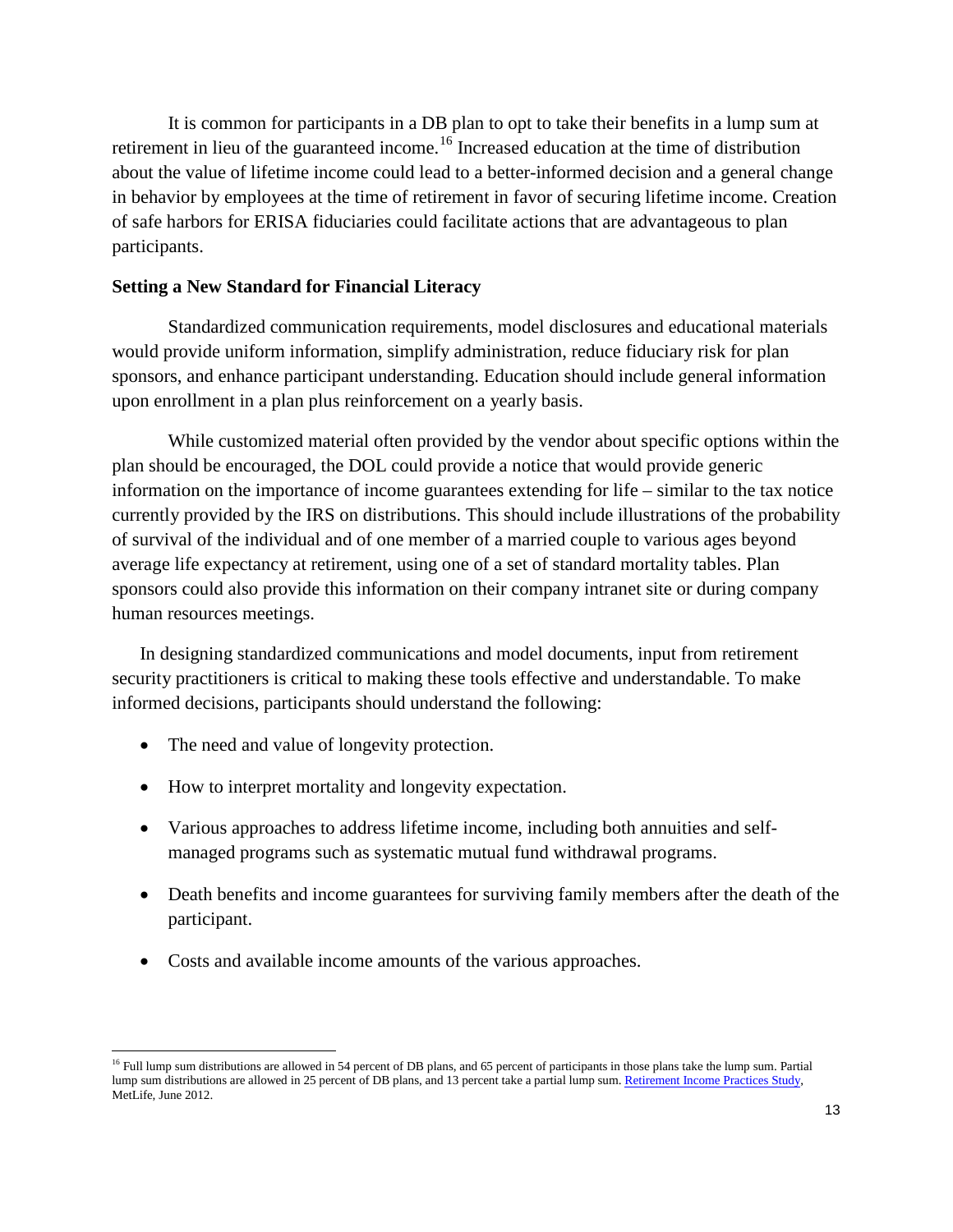- Limitations within the approaches, such as the varying levels of illiquidity in different annuity products and the uncertainty of the sufficiency of a systematic withdrawal program.
- Risks of the various approaches. These risks could include purchasing an annuity when interest rates are low, trade-offs between income amount and guarantees of minimum returns, the impact of a market fall in the early part of a mutual fund withdrawal program, and the impact of inflation if the income stream does not protect against it.
- The risk of the temptation to spend down segments of a lump sum or to take undue investment risk with it. This includes education about the differences between "expected" returns and the possible range of returns.

### **Unscrambling the Potential of an Accumulated Nest Egg**

The Department of Labor<sup>[17](#page-13-0)</sup> and members of Congress have made proposals to require that the standard retirement-benefit statement that individuals receive show the monthly amount of retirement income that could be generated by the accumulated balance. This would focus the statements on income potential as well as total account balances, and several different lifetime income strategies could be illustrated.

ERISA section 105 requires DC plans to furnish each participant with an individual benefit statement, at least annually (quarterly where plan participants control investment choices), that includes the participant's "accrued benefits" or account balance. Translating account balances into income streams should be a dynamic part of the needed education process. Doing this as part of the individual benefit statement will refresh and reinforce the education periodically. With this goal in mind, the DOL has launched an initiative to require that the standard retirement benefit statement received by individuals show the amount of retirement income that could be generated by the account balance. Appropriately presenting this income stream requires actuarial considerations such as mortality, assumed retirement age, level of contributions to be made in the future, and interest rates.

To aid participants' understanding of their statements, the simplest and easiest method would be to make all plans' statements consistent with each other. This could include mandated mortality, interest, expense, and annuitization assumptions, either fixed by regulation and updated as necessary, or tied to certain market rates. Current plan-specified factors should be used if the annuity is to be paid from a companion DB plan. Use of such mandated factors would narrow the plan sponsor's responsibilities and lower its costs. The mandated factors could be readdressed periodically. Appropriate caveats should be stated, and assumptions should be

<span id="page-13-0"></span><sup>&</sup>lt;sup>17</sup> Advance Notice of Proposed Rulemaking regarding the pension benefit statement requirements under section 105 of ERISA, 78 FR 26727 - 39 (May 8, 2013).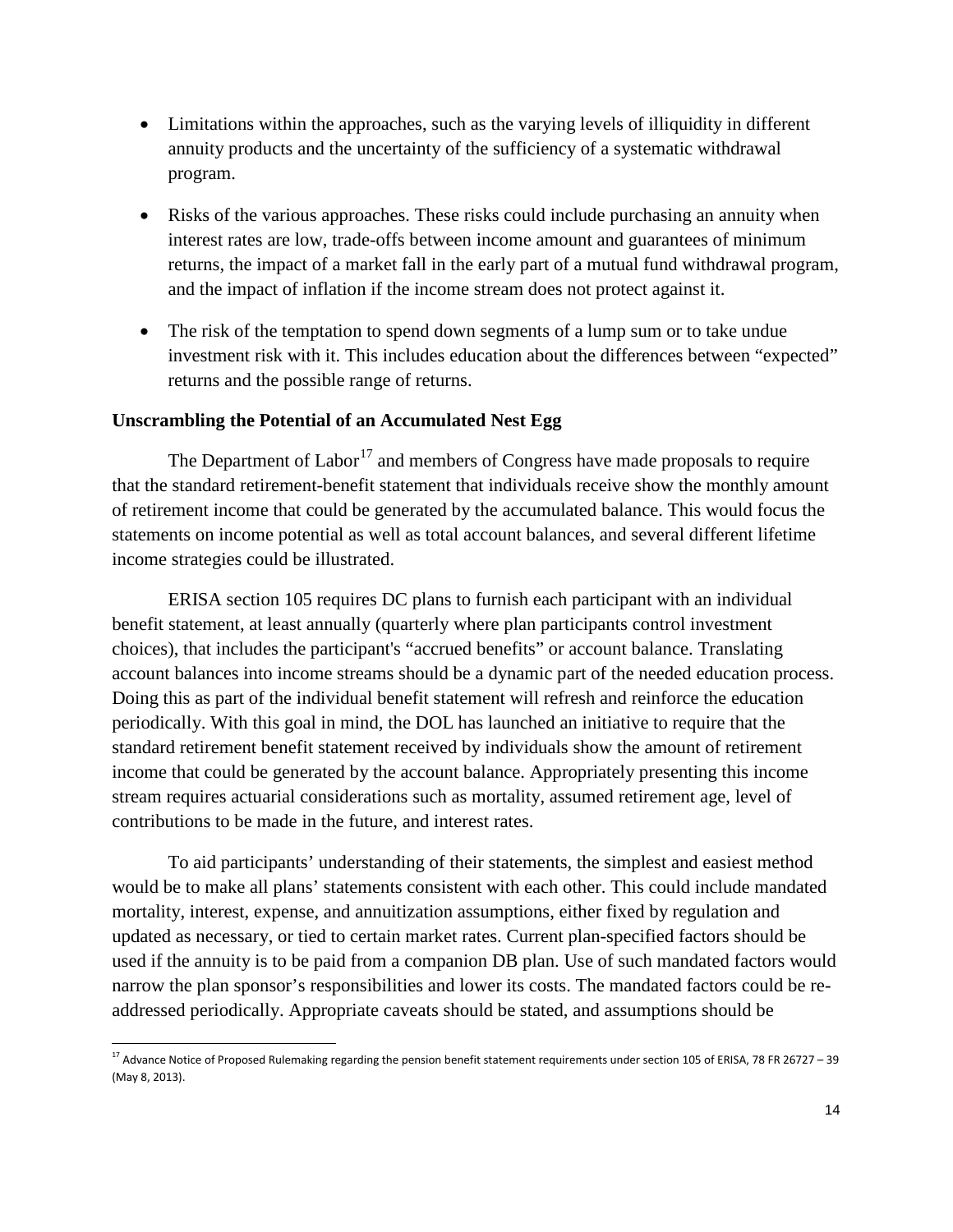disclosed. One complicating factor is that the allocation of assets among different asset classes will vary from participant to participant. If the asset accumulation assumption were to vary from participant to participant based on an estimated return for each asset class, simplicity and comparability would be lost. Even more importantly, participants with more aggressive asset allocations would see amounts that failed to take into account the degree of risk assumed. A better approach might be for the accumulation assumption to be the same for all participants and to mirror something like a high-quality bond rate. All possible approaches should be explored with plan sponsors or record-keepers that could provide the service.

The DOL's proposal would apply to all DC plans and is intended to achieve the goal of translating account balances into income streams. The DOL proposal would allow either a "best practices" approach based on a "reasonableness" standard or a safe harbor approach where all applicable assumptions and methods would be standardized. Assumptions would need to be disclosed. The DOL proposal would require that income streams be provided based on both current account balances as well as account balances projected to retirement age.

#### **Resetting Today's Retirement Rules for Tomorrow's Retirees**

Changes to enhance lifetime income, especially in the public policy arena, are not easily developed due in part to the varied needs of disparate segments of the population and differing needs within any segment. Appreciation for these differences helps focus a national debate around lifetime income policy. Virtually all retirees face lifetime income risk in varying degrees, but individual solutions can diverge widely.

Accessing qualified and affordable planning advice often is difficult for those needing the advice to plan for lifetime incomes. It is important to make planning advice more broadly available to those not currently served.

A further difficulty in addressing lifetime income is that varying health status among retirees and their spouses can influence the choice of optimal solutions. Lifetime income guarantees can be a positive option for an individual in excellent health but less beneficial for someone in poor health. Health status also changes the needs that must be met in the form of both greater incurred expenses and the need for long-term care financing or insuring.

Substandard annuities are annuities that offer increased payments to people with impaired life expectancies but are offered by just a few insurance companies. Although some allowance is made for significantly impaired substandard annuities in statutory reserving, it may not be adequate to encourage the offering of a full range of substandard annuities.  $\Box$ 

There is an incongruity in that gender-neutral annuity rates are required within plans, while gender-distinct rates are used in the marketplace outside of plans. Within DB plans, the gender-neutral rates are relatively favorable to males taking lump sums. This creates an incentive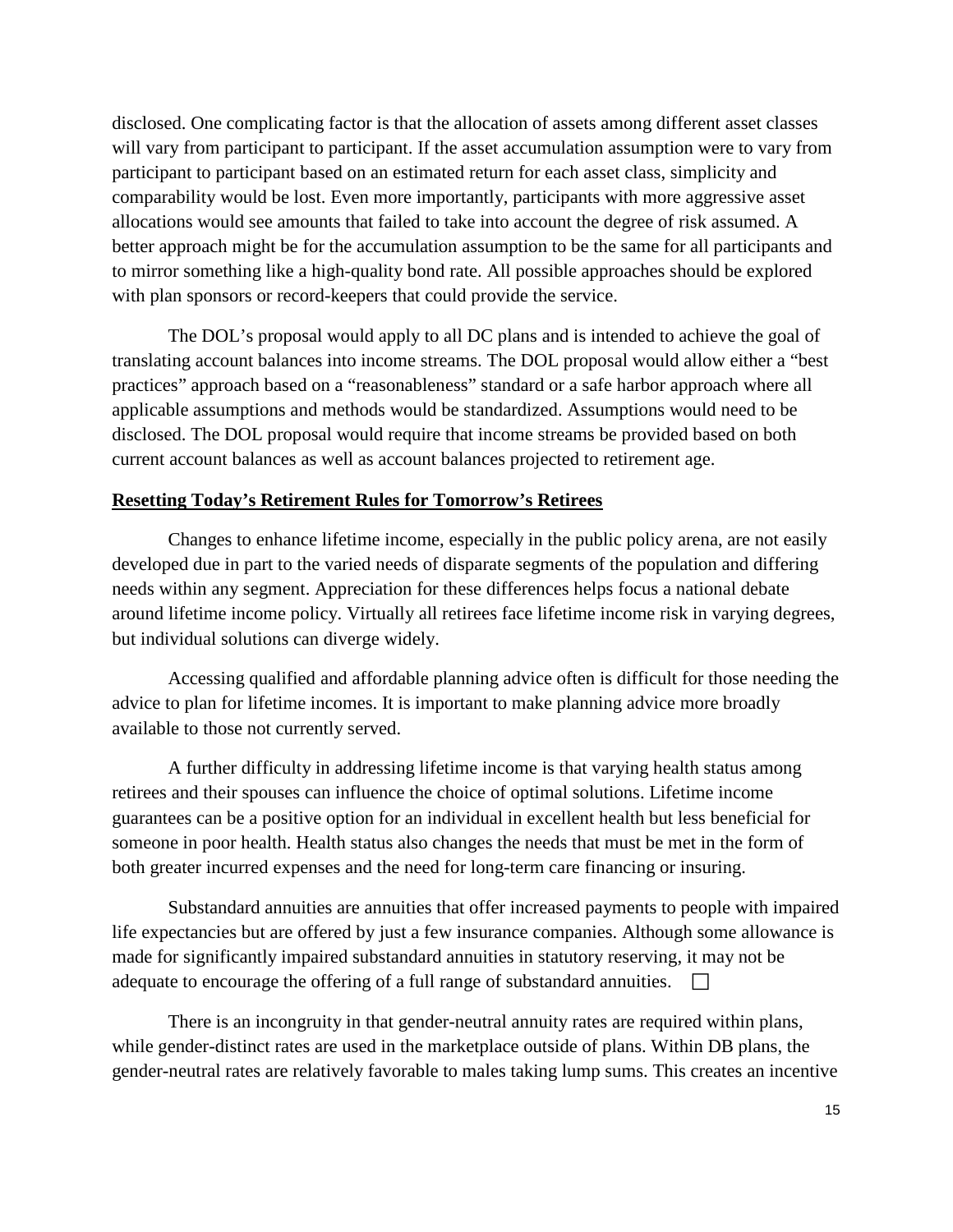for females to elect in-plan annuities at actuarially favorable rates and males to elect out-of-plan annuities at actuarially fair rates or to elect annuities less frequently because of the need to go outside the plan. The concern about gender-neutral rates is that they could disproportionately lead males to not annuitize, which could jeopardize their retirement security as well as that of their spouses. However, the use of a 100 percent joint and survivor option can eliminate this disincentive to annuitize.

### **Availability of In-Plan and Plan-Distribution Lifetime Income Options**

Having both in-plan and outside-of-plan solutions is essential so that participants in all situations can have access to lifetime income arrangements. Many options already exist outside of plans, but it would be helpful to have more lifetime income options available within plans as well. A requirement that some form of guaranteed lifetime income be one of the investment or distribution options offered in individual account plans would be helpful, provided that the requirement is accompanied by a clear set of regulations that allow for effective implementation at reasonable cost and without subjecting plan sponsors to undue fiduciary risk.

It would also be helpful if individual plan sponsors were encouraged or required to make a form of lifetime income a default option. Such a change would require some level of fiduciary protection, such as clarification of a safe harbor. Having a variety of lifetime income options to suit varying circumstances is critical to achieving greater use. Participants need to understand the benefits and costs as well. Among the many variations are partial annuitization, refund guarantees, deferrals to advanced ages, incremental annuitization during the working years, "testdrive" annuities, and guaranteed lifetime withdrawal benefit structures for both annuities and mutual funds. To accommodate deferrals to advanced ages, modification of the required minimum distribution (RMD) rules would be helpful.

Lifetime income is a long-term commitment, and some retirees may be concerned that the insurer or the pension plan will not be able to deliver the guaranteed benefits. These concerns could be alleviated by providing retirees with a better understanding of the value of state life and health guaranty associations and the Pension Benefit Guaranty Corporation, as well as possibly strengthening both guarantees. Similarly, the continued viability of Social Security must be ensured so that the foundation of lifetime guarantee remains strong.

It should be recognized that the Treasury and Labor departments have studied various regulatory relief options to address some aspects of lifetime income options that could be made available to retirees, $^{18}$  $^{18}$  $^{18}$  including simplification of partial annuity distribution options under DB

<span id="page-15-0"></span><sup>&</sup>lt;sup>18</sup> Academy Life and Pension Council comments to department of Labor and Treasury Request for Information *Regarding Lifetime Income Options for Participants and Beneficiaries in Retirement Plans* - [http://actuary.org/files/aaa\\_rfi\\_050410\\_2.4.pdf/aaa\\_rfi\\_050410\\_2.4.pdf](http://actuary.org/files/aaa_rfi_050410_2.4.pdf/aaa_rfi_050410_2.4.pdf) and testimony of Academy Life and Pension Councils: [http://www.actuary.org/files/DOL\\_Hearing\\_Lifetime\\_Income\\_Options\\_8-16-10.pdf.](http://www.actuary.org/files/DOL_Hearing_Lifetime_Income_Options_8-16-10.pdf)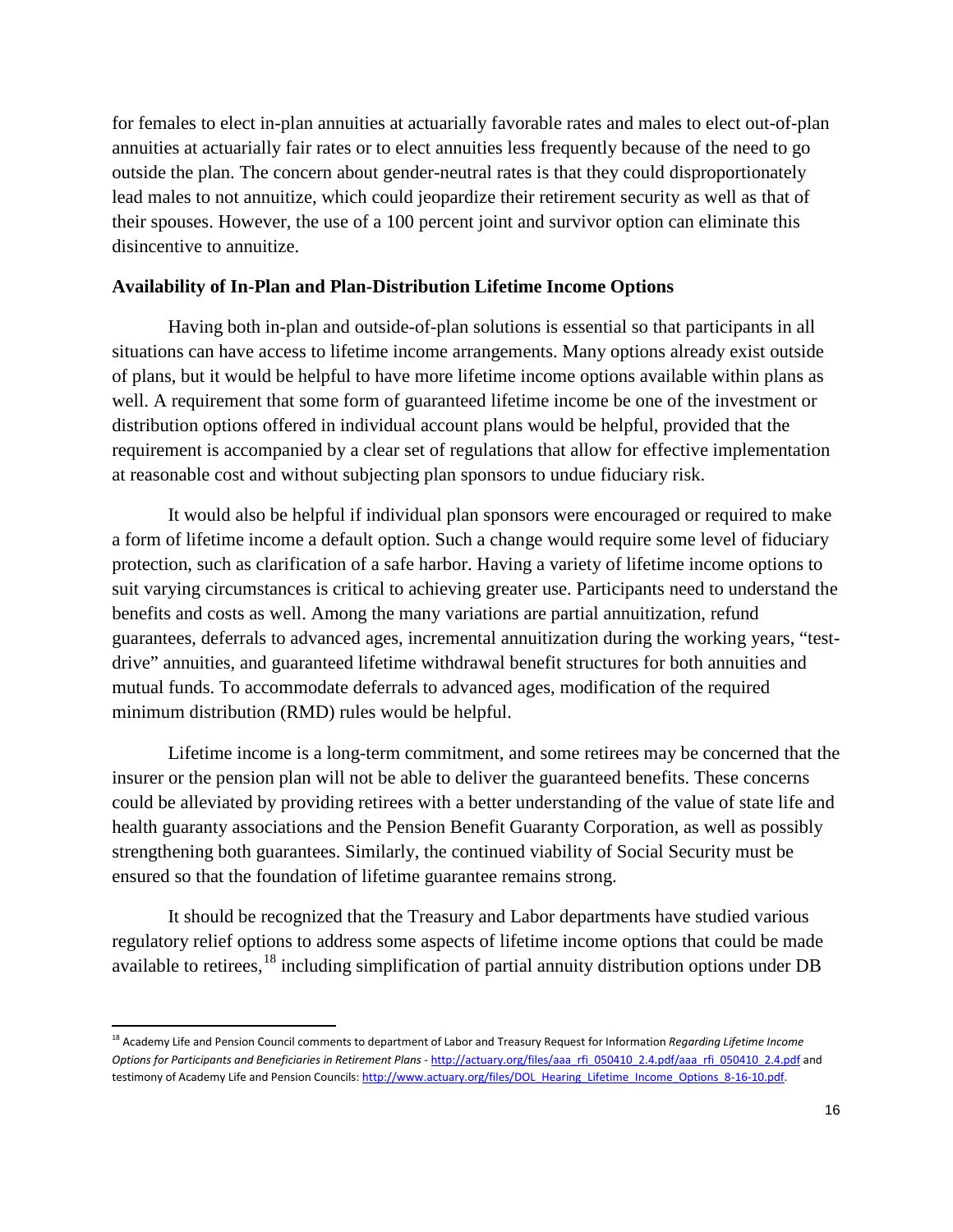pension plans<sup>[19](#page-16-0)</sup> and recognition of longevity annuity contracts<sup>[20](#page-16-1)</sup> as a way to satisfy part of required minimum distribution rules.

## **Encouraging and Simplifying Use of Lifetime Income**

Lifetime income guarantees could be encouraged by providing additional tax-favored treatment. For example, interest earned after lifetime income has been purchased irrevocably could be afforded tax-free treatment. There are different ways to design this incentive: it could apply to pension payments from DB plans, single premium immediate annuities, deferred income annuities, guaranteed minimum income benefits, and guaranteed lifetime withdrawal benefits on variable annuities and mutual funds (in the last case dependent upon some type of irrevocable utilization guarantee). This could apply both to tax-qualified and individual retirement savings.

The federal government offers tax-deferral of qualified retirement savings as a means of encouraging workers to set aside funds for their retirement. Required minimum distribution (RMD) rules exist to help ensure those savings do not create excessive tax deferral. An RMD also has a secondary function of creating a structured withdrawal program, but this withdrawal pattern might not have a close relationship to actual needs. The current rules recognize immediate annuitization as a method of satisfying RMD requirements, but do not accommodate other guaranteed income approaches, such as deferred income annuities (DIAs) that provide a specified lifetime income beginning at a specified advanced age. Current requirements include the value of a DIA in tax-qualified assets and distribution beginning at age 70½. This is contrary to the purpose of a DIA, which might ideally be designed to begin providing income at a much later age, such as age 85. The IRS has issued proposed rules<sup>[21](#page-16-2)</sup> to address this conflict that would facilitate and perhaps encourage the use of DIAs, but they limit eligibility to DIAs that provide no benefits upon death. Although that is the most economically efficient type of DIA to provide lifetime income, since the proceeds from annuitants who die before income commences are used to fund part of the benefits for those who survive, potential lack of pre-income benefit could still discourage its use.

## **Aging Out** – **Rethinking "Normal" and Delayed Retirement Age**

Social Security recognizes delayed retirement by increasing available benefits 8 percent<sup>[22](#page-16-3)</sup> annually from the attainment of normal, or full, retirement age through the actual retirement age or age 70 when the benefit amount stops increasing. For someone born after 1960, their normal retirement age for Social Security is 67. Should they continue to work to or past age 70, their monthly benefit would be 124 percent of the full benefit amount.<sup>[23](#page-16-4)</sup> This provides some flexibility

 $\overline{\phantom{a}}$ 

<span id="page-16-0"></span><sup>&</sup>lt;sup>19</sup> Academy Pension Committee Comments to Internal Revenue Service:<br>http://actuary.org/files/publications/AAALetter\_PartialAnnuity\_120503.pdf.

<span id="page-16-1"></span><sup>&</sup>lt;sup>20</sup> Academy Pension Committee Comments to Internal Revenue Service:<br>http://actuary.org/files/publications/AAA\_Letter\_Longevity\_Annuity\_120503.pdf.

<span id="page-16-2"></span><sup>&</sup>lt;sup>21</sup> Federal Register, Vol. 77, No. 23, February 3, 2012.<br><sup>22</sup> For those born 1943 and after.

<span id="page-16-4"></span><span id="page-16-3"></span> $^{23}$  [http://www.socialsecurity.gov/retire2/1960.htm.](http://www.socialsecurity.gov/retire2/1960.htm)